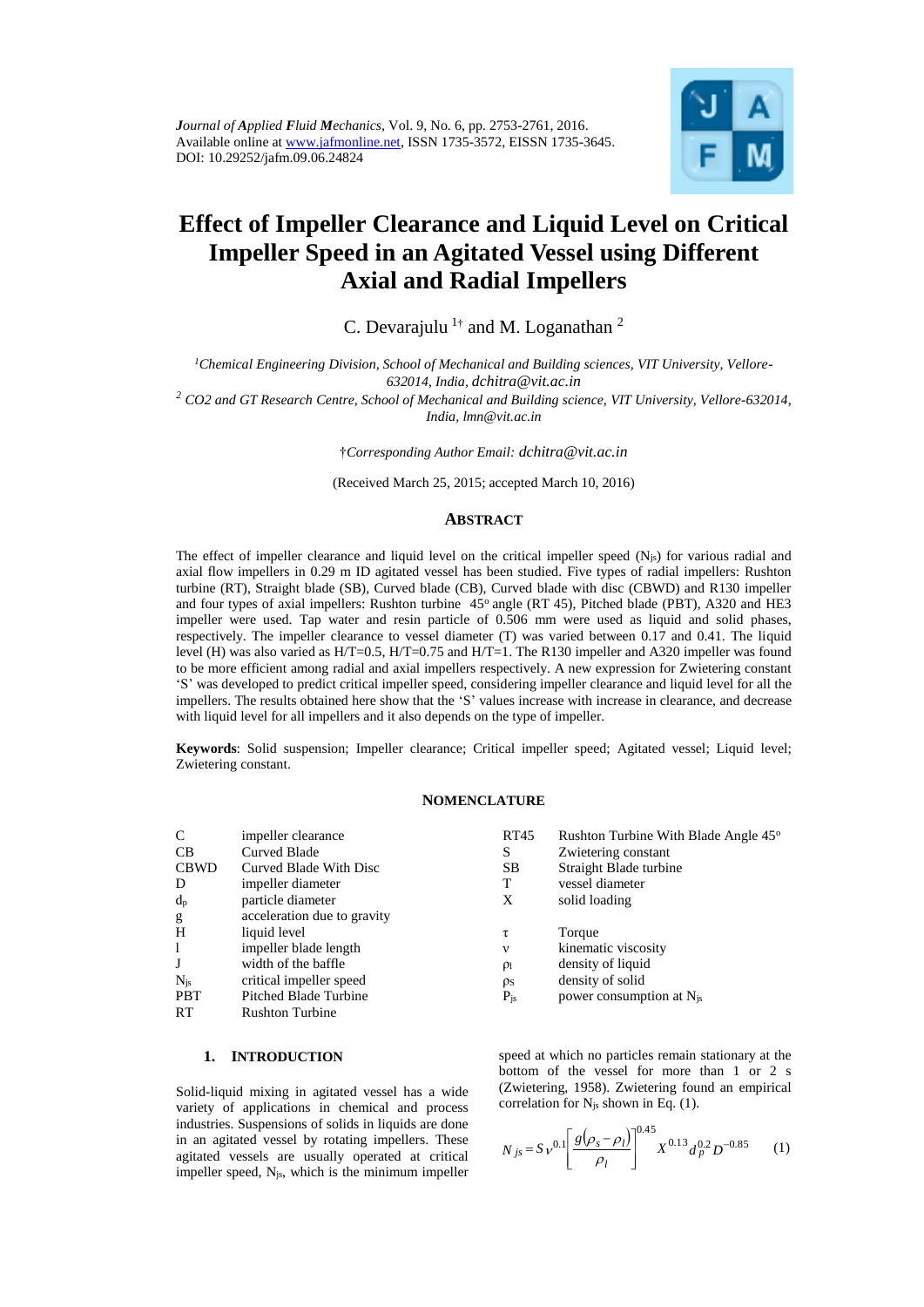C. Devarajulu and M. Loganathan / *JAFM*, Vol. 9, No. 6, pp. 2753-2761, 2016.





where  $D$  is the impeller diameter,  $d_p$  is the massmean particle diameter, X is the percentage mass proportion of solids to liquid, 'S' is the Zwietering constant which is a function of impeller geometry and tank geometry, ν is the kinematic viscosity of the liquid, g<sup>c</sup> is the gravitational acceleration constant and  $\rho_s$  and  $\rho_l$  are the density of particle and density of liquid, respectively. Baldi *et al*., (1978) proposed new relation for Njs based on theoretical approach on energy balance. Zwietering correlation is most widely used for the calculation of Njs. Visual method is applied to find Njs by most of the researchers, but it is not feasible when the vessel is not transparent. Many investigators (Zweitering, 1958; Nienow, 1968; Baldi *et al*., 1978; Conti *et al*., 1981; Chapman *et al*., 1983; Chudacek, 1985; Gray,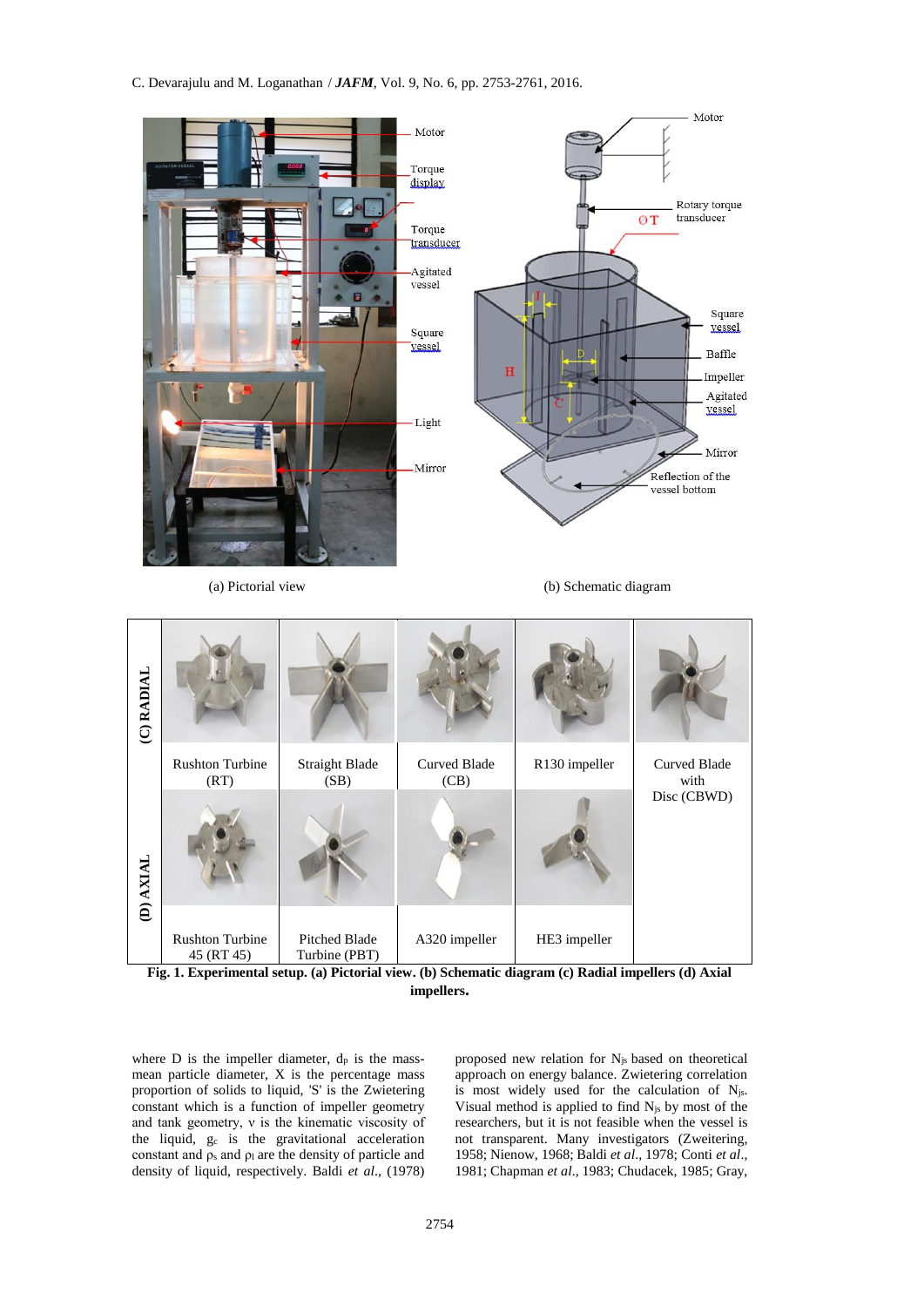1987; Raghava Rao *et al*., 1988; Armenante *et al*., 1992; Oldshue and Sharma, 1992; Mayers and Fasana, 1992; Myers *et al*., 1994; Armenante and Li, 1993; Arvinth *et al*, 1996) have studied the dependence of number of physical and operational variables on critical impeller speed. These include solid-liquid properties, diameter of impeller, diameter of vessel, impeller clearance, solid concentration, baffle arrangement, impeller type and shape of the vessel bottom. Most of the studies show that impeller off bottom clearance has a significant effect on critical impeller speed (Armenante *et al*., 1998; Nienow 1968; Baldi *et al*., 1978; Ibrahim and Nienow, 1996; Shaik and Sharma 2003). Solid concentration also has a larger effect on critical impeller speed (Micale *et al*., 2002 and Myers *et al*., 1994, 2013). The exponent on solid concentration in Zwietering correlation was confirmed by Nienow (1968) and Baldi *et al*., (1978). Ayranci and Kresta (2014) reported that the existing Zwietering equation is applicable for the solid concentration value up to 2 % (w/w) solids. They modified the Zwietering correlation, with the new exponent on concentration, which provides predictions up to 35 % (w/w). Very little information is available in the literature on the effect of viscosity. Ibrahim and Nienow, (1999, 2009) analyzed the effect of viscosity on critical impeller speed, but it is yet to be compared with the exponent for viscosity given by Zwietering. The bottom shape of the agitated vessel affects the suspension efficiency (Chudacek, 1985; Atiemo-Obeng *et al*., 2004), solid concentration (Shin-ichi Kondo *et al*., 2007), and Zwietering constant S (Kevin J Myers *et al*., 1998). The roughness of the vessel bottom also influences the critical impeller speed. Ghionzoli *et al*., (2007) reported higher Njs values in smooth based vessel, than in rough based vessel. The effect of liquid level on the critical impeller speed was analyzed by C.D.Rielly *et al*., (2007). Kasat and Pandit (2005) compiled the exponents of different parameters in Zwietering equation given by many authors and showed that the exponent values are more close to the values given by Zwietering. The 'S' value for a wide range of geometries was reported by Ibrahim and Nienow, 1996; Armanante and Nagamine, 1998; Ayranci and Kresta, 2011. Ayranci and Kresta, (2011) confirmed that the S value also depends on the particle size.

The Zwietering constant 'S' is a function of (i) impeller geometry such as impeller clearance, impeller diameter, impeller width and impeller thickness, (ii) vessel geometry such as bottom shape, bottom roughness and (iii) liquid level. Limited information is available (Raghava Rao *et al*., (1988) on the effect of width and thickness of impeller on Njs. The effect of bottom shape, bottom roughness, impeller width, impeller thickness and liquid level remains largely unexplored. Despite the abundant literature on solid suspension, it appears that very few of the published correlation explicitly predict the effect of impeller clearance on Njs and for limited impellers.

Hence, the objective of this work is to:

Investigate and quantify the effect of the

impeller clearance and liquid level on Njs for various radial and axial impellers under similar operating conditions.

 Develop a relation between the Zwietering constant 'S', impeller clearance and liquid level.

## **2. EXPERIMENTATION**

Pictorial view and a schematic diagram of the experimental setup are shown in Figs  $1(a)$  and  $1(b)$ . The agitated vessel consists of a 290 mm diameter (T) and 390 mm high acrylic vessel with a flat bottom, placed inside a rectangular outer acrylic vessel. This outer vessel is filled with water to minimize the optical distortion. Four baffles T/10 in width and equally spaced were installed in the circular agitated vessel. The details pertaining to the agitated vessel is given in Table 1. Five types of radial impellers: Rushton turbine (RT), straight blade turbine (SB), R130 impeller, curved blade turbine (CB) and curved blade with disc turbine (CBWD) and four types of axial impellers: Pitched blade turbine (PBT), A320 impeller, Rushton turbine with 45° angle (RT45) and HE3 impeller were used in the study. The radial and axial impeller photographs were shown in Figs 1(c) and 1(d) respectively. The diameter of impellers was one third of vessel diameter. The design details of the impellers are represented in Table 2. The impellers were attached to a shaft of diameter 12 mm. The shaft was attached to the motor. Tap water and resin particle of 0.506 mm are used as liquid and solid phases. Solid density was 1400 kg/m<sup>3</sup> and the solid loading was equal to 5%  $(v/v)$ 

The critical impeller speed was measured as discussed by Zwietering by visually observing the solid suspension at the bottom of the vessel by placing a mirror below the vessel bottom, which was well illuminated. At a constant solid loading, the impeller speed was gradually increased, more and more particles are started to suspend. When the stirrer reached a particular speed, all the particles moved vigorously at the bottom of the vessel and solids are suspended, corresponds to the critical impeller speed (Njs) and it was noted. A pre calibrated rotating torque transducer (0 to 5 Nm ±0.05) was used (Make: Burster Measurement Systems Private Limited) to measure instantaneous torque (τ) values developed on shaft.

The power consumption at critical impeller speed in the agitation system was determined using Eq. (2).

$$
P_{js} = 2\pi N_{js}\tau
$$
 (2)

Where  $P_{\text{js}}$  is the power consumption (W) and  $N_{\text{js}}$  is the critical impeller speed in revolutions per second (rps). Experimentally observed value of  $N_{is}$  was validated by plotting power number against impeller speed. (Rewatkar *et al*., 1991a). At a particular impeller speed, the power number remains constant, referred as critical impeller speed  $(N_{js})$ . Using the experimental  $N_{js}$ , Zwietering constant 'S' were calculated by re-arranging Eq. (1)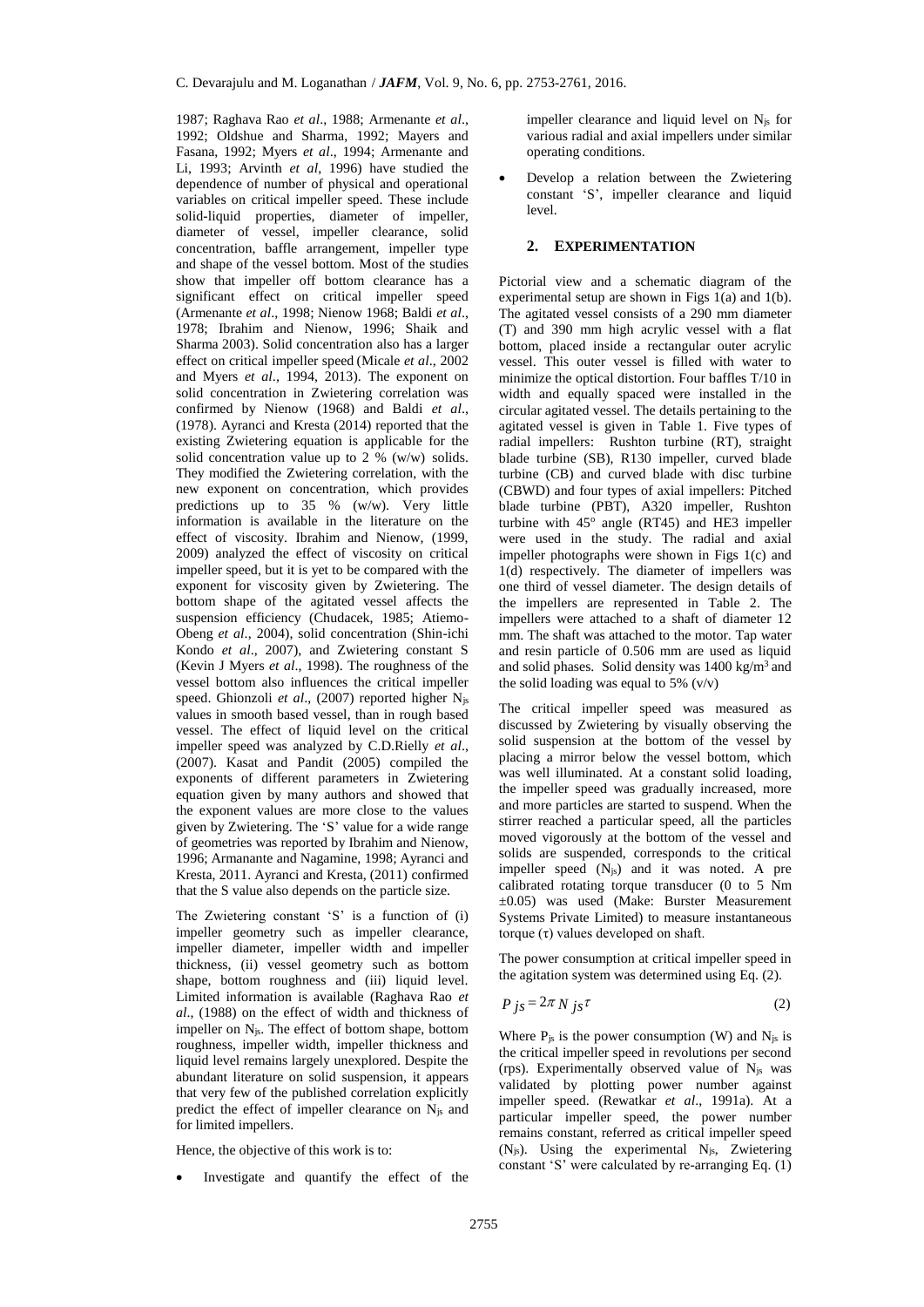for all the impellers of different clearances and liquid levels.

#### **3. RESULTS AND DISCUSSION**

The experimental data of the present study covers the impeller clearance value of  $C/T = 0.17$  to 0.41 measured from the bottom of vessel, liquid level of  $H/T = 0.5$  to 1.0 for nine impellers. Experiments were repeated thrice to evaluate the reproducibility of Njs value. A detailed analysis of performance of various impellers under similar operating conditions was reported and an expression for Zwietering constant 'S' as function of impeller clearance and liquid level was proposed.

#### **3.1 Effect of Impeller Clearance on Critical Impeller Speed**

The values of  $N_{js}$  have been plotted against the impeller clearance  $(C/T = 0.17$  to 0.41) for different liquid levels in Figs 2 and 3. It shows the effect of clearance and liquid level on critical impeller speed for 5 % (v/v) and 0.506 mm diameter solids. It was observed that the critical impeller speed (Njs) strongly depends on the impeller clearance. The value of Njs decreased with a decrease in the impeller clearance for all the impellers. It was seen that the dependence of Njs on clearance was much stronger for straight blade and curved blade impellers for C/T < 0.25. This finding suggested that these two impellers might be much better suited than other impellers at low clearances. Rushton turbine had a smaller Njs value than any other impellers. The straight blade turbine gave Njs values closer to Rushton turbine. It can be observed from Fig. 2, that the PBT impeller has a smaller value of  $N_{is}$  than other axial impellers. Sharma and Shaikh (2003) observed the change in flow pattern at  $C/T = 0.35$ for pitched blade turbine. Similar results were observed for  $C/T = 0.3$  and the critical impeller speed increased with increase in C/T, as shown in Figs. 3. The curved blade with disc (CBWD) impeller shows the highest value of  $N_{is}$  among radial impellers and HE3 impeller shows highest among axial impellers. Notably most of the Njs values obtained for axial impellers were significantly smaller than the relevant values for radial impellers.

## **3.2 Effect of Liquid Level on Critical Impeller Speed**

The values of  $N_{js}$  are also significantly affected by the liquid level at constant solid loading condition. The results in Figs. 2 and 3 shows that the  $N_{is}$  value increased with decrease in liquid level as already pointed out by Reilly et.al. (2007), with decreasing liquid levels, the particles became harder to suspend. It was due to the fact that the liquid level decreased, the energy required for suspending solids increased. At H/T=0.5, splashing occurred so it was very difficult to obtain the data. In radial flow impellers suspension of solid particles initiated from center, as particles from circumference moved towards centre, got lifted. In axial flow impellers,

solid moved from centre to circumference and got lifted. The flow pattern of an axial flow impeller favors easier suspension in comparison to the flow pattern produced by a radial flow impeller. The lowest value of  $N_{js}$  was obtained for straight blade turbine at low clearance value. The critical impeller speed was not visually observable at high clearances for SB and CB impellers, due to the splashing of liquid. Similar results could be seen for liquid levels H/T=0.75 and H/T=1 respectively. Interestingly, the straight blade turbine and curved blade turbine shows the smallest  $N_{is}$  values for all liquid levels at lower impeller clearances. Among radial impellers, Rushton turbine showed the lowest value of N<sub>is.</sub>



**Fig. 2. Effect of impeller clearance and liquid level on critical impeller speed for various radial impellers.**



**Fig. 3. Effect of impeller clearance and liquid level on critical impeller speed for various axial impellers.**

## **3.3 Effect of Impeller Type on Power Consumption and Critical Impeller Speed**

The effect of impeller clearance and liquid level was analyzed all impellers. The Zwietering constant 'S' was expressed as a function of impeller clearance and liquid level using regression analysis and shown in Eq. (3).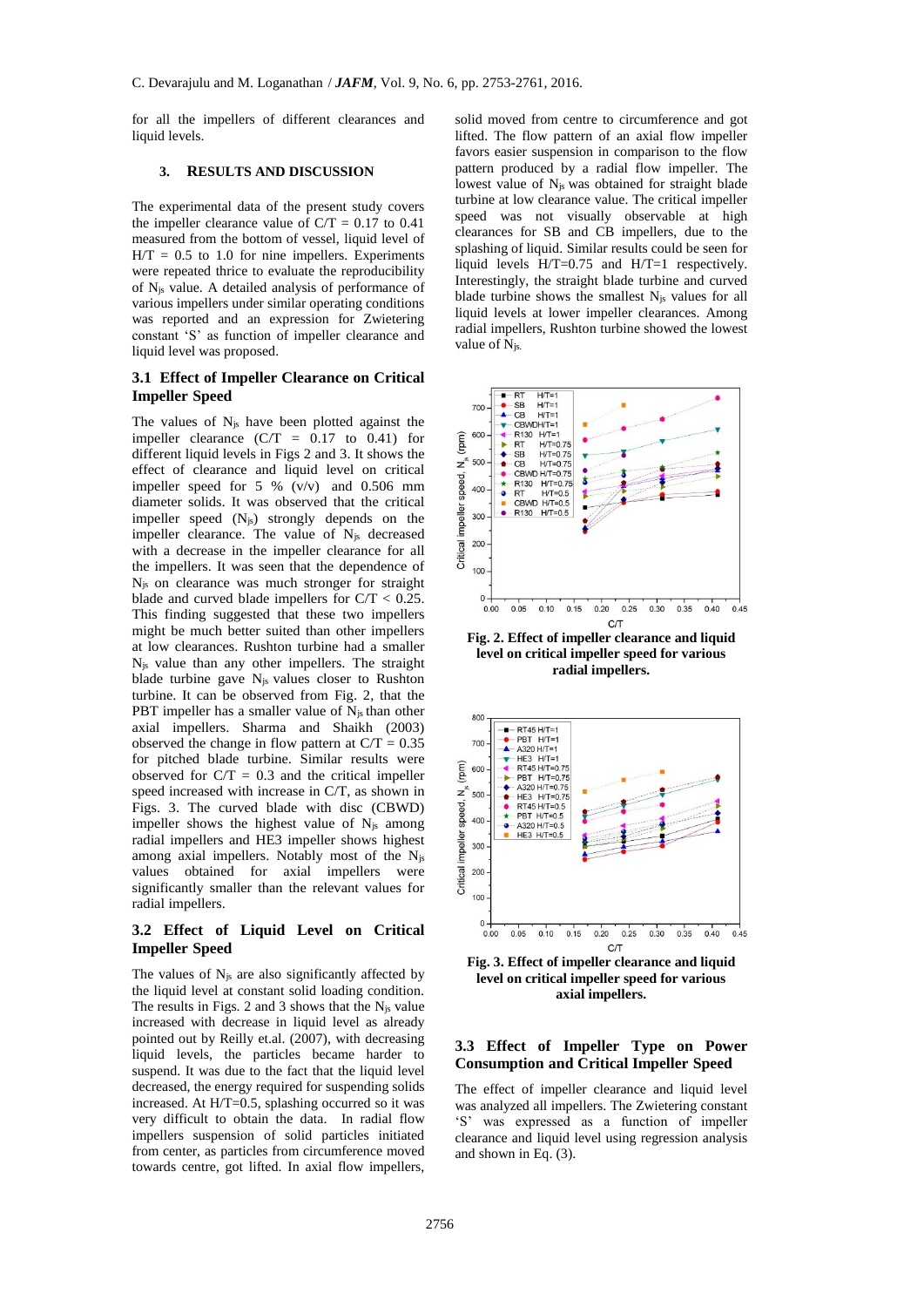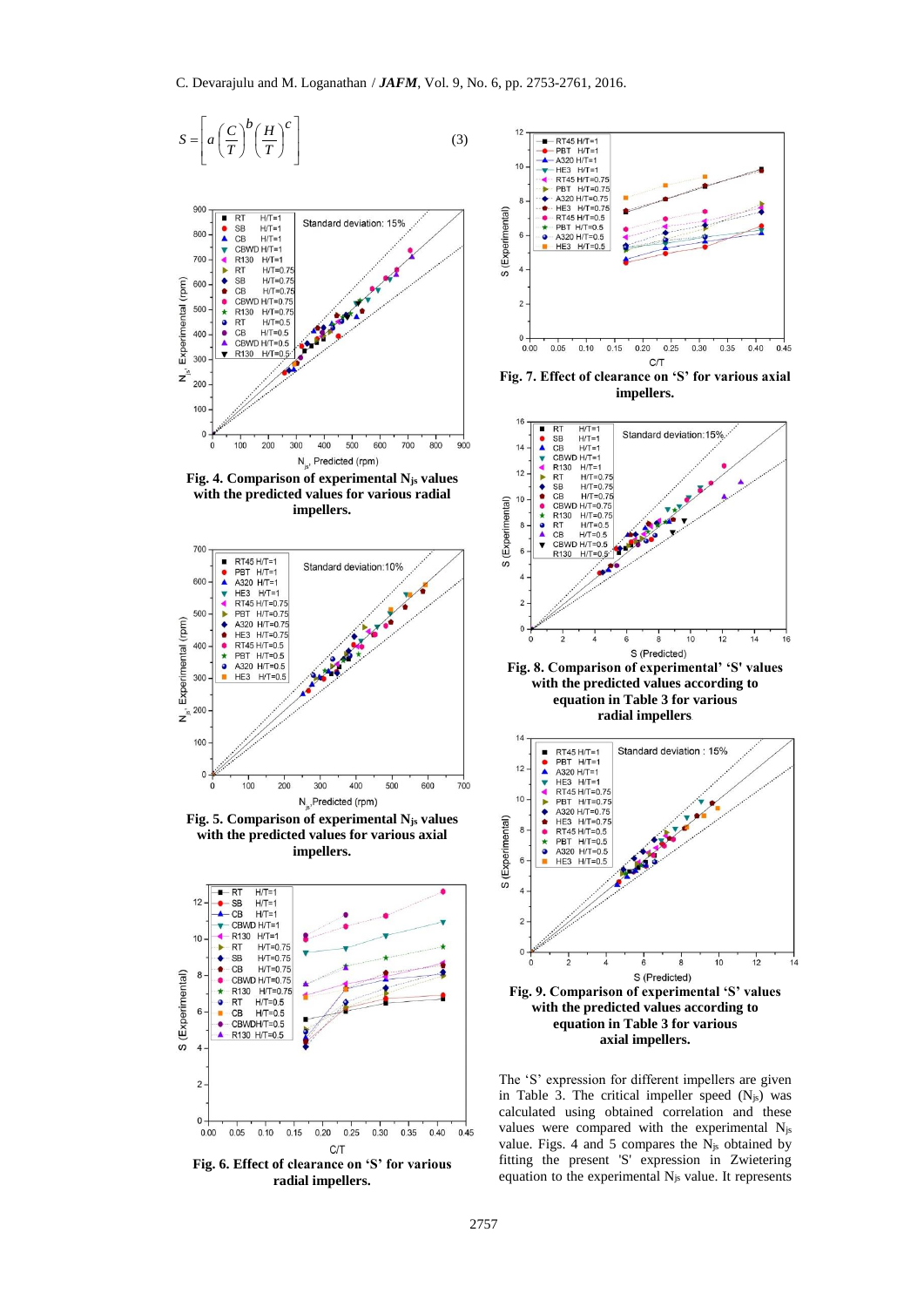the best possible predictions using the current form of the Zwietering correlation. The standard deviation between the experimental and predicted value is found to be 15% for radial impellers and 10% for axial impellers. Axial impellers gives less value of Njs compared to radial impellers because of the difference in flow pattern. Among axial impellers, PBT impeller show lowest value of Njs and among radial impellers, Rushton turbine show lowest value of Njs. The power required at critical impeller speed was calculated using Eq. (2). Fig. 10 and Fig. 11 shows the variation of power consumption as a function of impeller clearance for different liquid levels for radial and axial impellers respectively. It was observed that the R130 impeller consumed lowest power and curved blade impeller consumed the highest among radial impellers. Fig. 11 showed that the power consumed by PBT impeller is significantly higher than A320 impeller and A320 impeller showed the lowest value of power consumption as compared to other axial impellers. The power consumed by HE3 impeller is significantly lower than the PBT. It was also found that the power consumption was less for axial impellers compared to radial impellers.



**Fig. 10. Effect of clearance on power consumption for various radial impellers.**



**consumption for various axial impellers**

**3.4 Effect of Impeller Clearance on S Value**

Figs. 6 and 7 show the variation of 'S' value for

radial and axial impeller respectively. It is observed that 'S' value increased with clearance, but significantly decreased with liquid level in the vessel. It was also observed that the 'S' value was higher for curved blade with disc impeller for different liquid levels. The SB impeller shows the lowest value of 'S' at lower impeller clearance. Among axial impellers, the S value was highest for HE3 impeller and lowest for pitched blade turbine for different liquid levels. The 'S' value for A320 and PBT impellers was found to be closer. The effect of impeller clearance and liquid level on Zwietering constant 'S' was analyzed using regression method for all radial and axial impellers. The developed expression for 'S' by regression is given in Table 3. The comparison of experimental 'S' value and calculated 'S' value obtained by regression was shown in Figs. 8 and 9. It is observed that the standard deviation is 15% for both axial and radial impellers.

## **3.5 Effect of Impeller Clearance on Power Consumption**

Power consumption depends on the impeller geometry, fluid properties, vessel geometry and the location of the impeller in the vessel. Figs. 10 and 11 shows effect of impeller clearance on power consumption for all impellers. The power consumption is sensitive to clearance; it increases with increase in clearance and decreases in liquid level. Pitched blade turbine showed a bigger dependence on clearance compared to other axial impellers as reported by Ayranci and Kresta (2011). Straight blade turbine (SB) and curved blade turbine (CB) showed a bigger dependence on clearance compared to other radial turbines considered in this study.

## **4. CONCLUSION**

The influence of impeller clearance and liquid level, on the Zwietering constant 'S' and on critical impeller speed, Njs, in a 0.29 m agitated vessel was investigated using different axial and radial impellers. The solid loading was 5 % (v/v), mean particle diameter of 0.506 mm, liquid level from 0.5T to 1.0T and the impeller clearance from 0.17 T to 0.41 T. Zwietering constant 'S' was developed as a function of impeller clearance and liquid level for all impellers using regression. On the basis of suspension measurements and by regression, expressions are developed for the calculation of Zwietering constant 'S' of nine impeller types. The following conclusions were reached from the experimental results.

- At higher clearance, the power required and critical impeller speed was higher to suspend solids, and the effect was enhanced for lower liquid level with constant solid loading.
- Pitched blade turbine and Rushton turbine showed lower critical impeller speed among axial impellers and radial impellers considered in this study respectively.
- The straight blade and curved blade impellers were very effective for  $C/T < 0.25$ .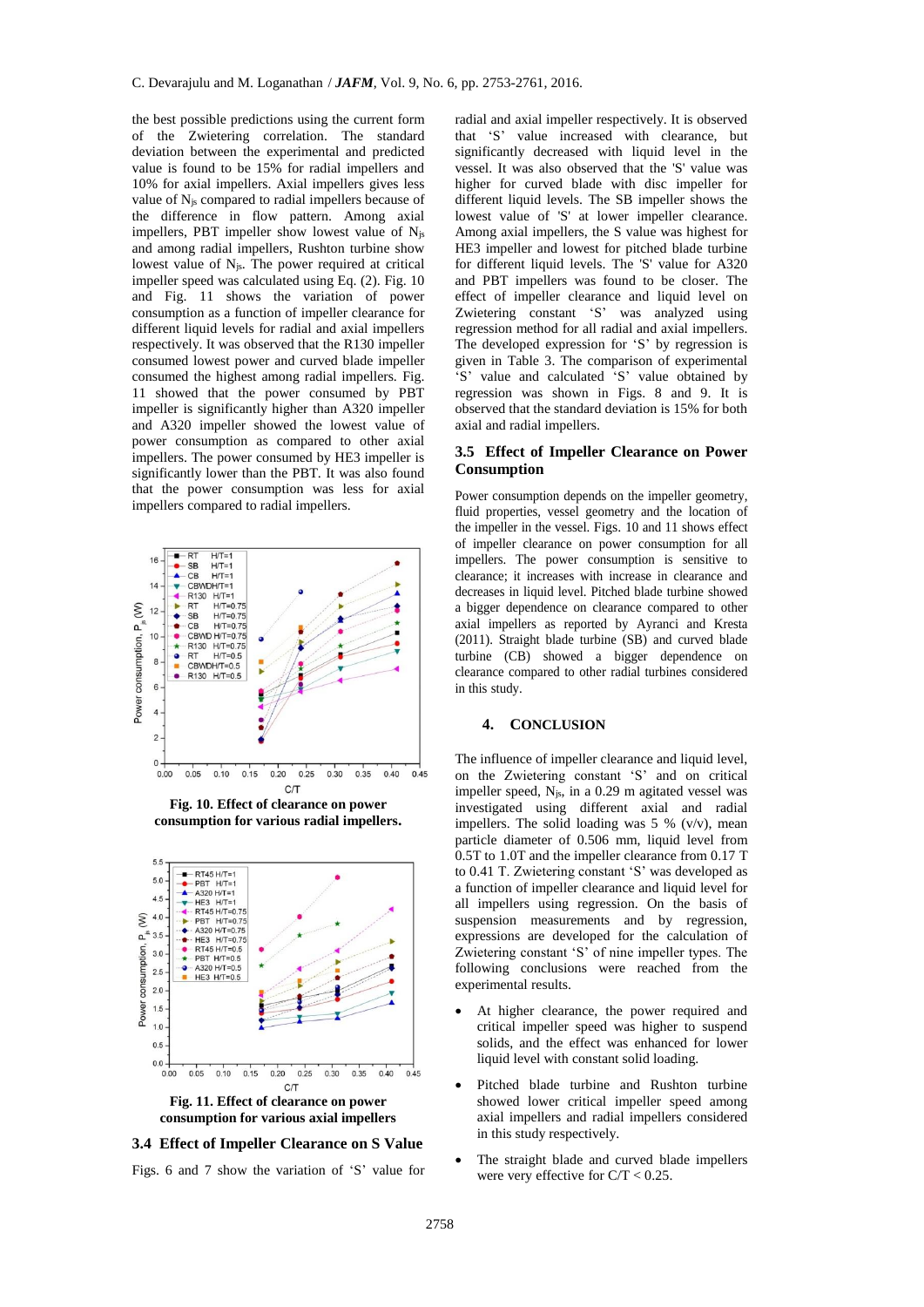# C. Devarajulu and M. Loganathan / *JAFM*, Vol. 9, No. 6, pp. 2753-2761, 2016.

| Parameter                                | Value                            |  |  |  |  |
|------------------------------------------|----------------------------------|--|--|--|--|
| Diameter of agitated vessel(T)           | 0.29 <sub>m</sub>                |  |  |  |  |
| Liquid level to vessel diameter (H/T)    |                                  |  |  |  |  |
| Baffle width                             | T/10                             |  |  |  |  |
| No. of baffles                           |                                  |  |  |  |  |
| Material                                 | <b>Transparent Acrylic</b>       |  |  |  |  |
| Geometry                                 | Cylindrical with flat bottom     |  |  |  |  |
| Impeller position from vessel bottom (C) | T/5.8, T/4.14, T/3.22, T/2.42 mm |  |  |  |  |

## **Table 1 Design details of agitated vessel**

# **Table 2 Design details of impellers used in this study**

| Impeller                                   |        | No of Diameter | Blade       | <b>Blade</b>    | Blade               |                          | Disc thickness, Disc diameter, |
|--------------------------------------------|--------|----------------|-------------|-----------------|---------------------|--------------------------|--------------------------------|
|                                            | blades | $(D)$ , m      | width(w), m | $length(l)$ , m | thickness $(t)$ , m | m                        | m                              |
| <b>Rushton Turbine</b><br>(RT)             | 6      | 0.0967         | 0.020       | 0.024           | 0.003               | 0.003                    | 0.072                          |
| Straight Blade<br>(SB)                     | 6      | 0.0967         | 0.020       | 0.024           | 0.003               | $\overline{\phantom{a}}$ |                                |
| <b>Curved Blade</b><br>(CB)                | 6      | 0.0967         | 0.020       |                 | 0.003               | $\overline{\phantom{a}}$ |                                |
| <b>Curved Blade</b><br>with Disc<br>(CBWB) | 6      | 0.0967         | 0.020       |                 | 0.003               | 0.003                    | 0.072                          |
| R <sub>130</sub>                           | 6      | 0.0967         |             | 0.024           | 0.003               | 0.003                    | 0.072                          |
| <b>Rushton Turbine</b><br>45 (RT 45)       | 6      | 0.0967         | 0.020       | 0.024           | 0.003               | 0.003                    | 0.072                          |
| <b>Pitched Blade</b><br>Turbine (PBT)      | 6      | 0.0967         | 0.020       | 0.024           | 0.003               |                          |                                |
| A320                                       | 3      | 0.0967         | 0.030       | 0.035           | 0.003               | $\overline{\phantom{a}}$ |                                |
| HE <sub>3</sub>                            | 3      | 0.0967         | 0.020       | 0.035           | 0.003               |                          |                                |

|  |  |  |  |  | Table 3 'S' expression in Zwietering correlation – Radial and Axial impellers |  |  |  |  |
|--|--|--|--|--|-------------------------------------------------------------------------------|--|--|--|--|
|--|--|--|--|--|-------------------------------------------------------------------------------|--|--|--|--|

| Impeller type<br>Impeller |                               | Expression 'S'                                                             |  |  |
|---------------------------|-------------------------------|----------------------------------------------------------------------------|--|--|
|                           | Rushton Turbine (RT)          | 8.54 $\left(\frac{C}{T}\right)^{0.218} \left(\frac{H}{T}\right)^{-0.248}$  |  |  |
|                           | Straight Blade (SB)           | $13.98\left(\frac{C}{T}\right)^{0.039}\left(\frac{H}{T}\right)^{-0.055}$   |  |  |
| RADIAL                    | Curved Blade (CB)             | $16.36 \left(\frac{C}{T}\right)^{0.661} \left(\frac{H}{T}\right)^{-0.006}$ |  |  |
|                           | Curved Blade with Disc (CBWB) | 13.90 $\left(\frac{C}{T}\right)^{0.249} \left(\frac{H}{T}\right)^{-0.359}$ |  |  |
|                           | R <sub>130</sub> impeller     | $10.44 \left(\frac{C}{T}\right)^{0.235} \left(\frac{H}{T}\right)^{-0.298}$ |  |  |
|                           | Rushton Turbine 45 (RT 45)    | 8.24 $\left(\frac{C}{T}\right)^{0.257} \left(\frac{H}{T}\right)^{-0.312}$  |  |  |
| <b>AXIAL</b>              | Pitched Blade Turbine (PBT)   | $10.42 \left(\frac{C}{T}\right)^{0.455} \left(\frac{H}{T}\right)^{-0.107}$ |  |  |
|                           | A320 impeller                 | 8.17 $\left(\frac{C}{T}\right)^{0.329} \left(\frac{H}{T}\right)^{-0.244}$  |  |  |
|                           | HE3 impeller                  | $12.53\left(\frac{C}{T}\right)^{0.300}\left(\frac{H}{T}\right)^{-0.120}$   |  |  |

Where C is the impeller clearance, H is the liquid level and T is the vessel diameter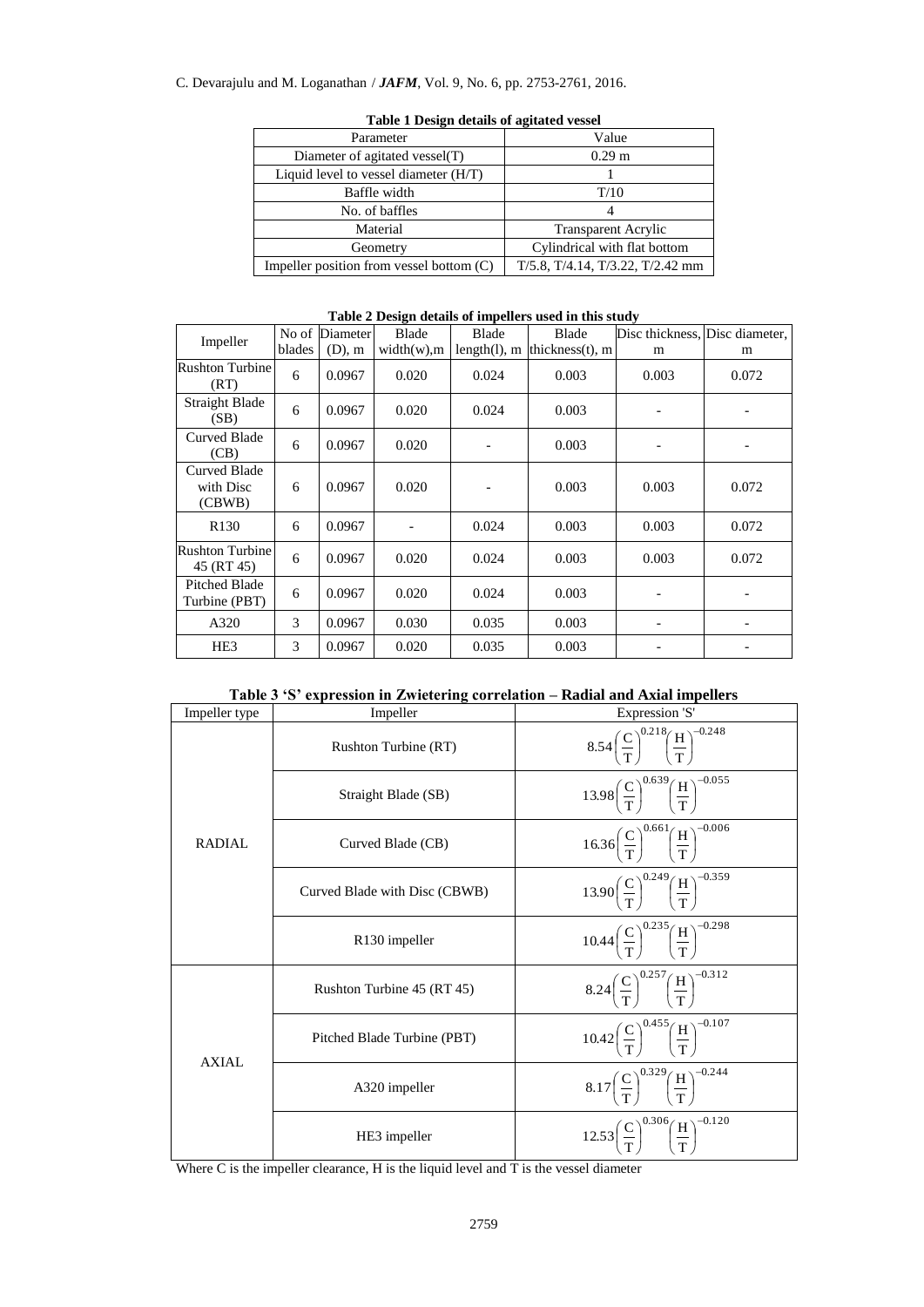- C. Devarajulu and M. Loganathan / *JAFM*, Vol. 9, No. 6, pp. 2753-2761, 2016.
- It was observed that there was a steep increase in  $N_{js}$  value for pitched blade turbine for  $C/T >$ 0.31
- The 'S' values increased with increase in clearance but decreased with increase in liquid level for all the impellers and it also depends on the type of impeller.
- Since 'S' value does not only change with geometry, but also vary significantly with other operating parameters, it is very much important to use the values that exactly match the particular system and geometry to be used.

#### **ACKNOWLEDGEMENT**

The authors wish to gratefully acknowledge the financial support provided by the Vellore Institute of Technology, Vellore.

#### **REFERENCES**

- Armenante, P. M. and E. U. Nagamine (1998). Effect of low off-bottom impeller clearance on the minimum agitation speed for complete suspension of solids in stirred tanks. *Chemical Engineering Science* 53(9), 1757–1775.
- Armenante, P. M., E. U. Nagamine and J. Susanto (1998). Determination of correlations to predict the minimum agitation speed for complete solid suspension in agitated vessels. *The Canadian Journal of Chemical Engineering* 76(3) 413-419.
- Atiemo-Obeng, V. A., W. R. Penney and P. Armenante (2004). *Solid–liquid mixing. Handbook of Industrial Mixing: Science and Practice*, John Wiley and Sons, Inc., New York, USA.
- Ayranci, I. and S. M. Kresta (2011). Design rules for suspending concentrated mixtures of solids in stirred tanks. *Chemical Engineering Research and Design* 89(10), 1961-1971.
- Ayranci, I. and S. M. Kresta (2014). Critical analysis of Zwietering correlation for solids suspension in stirred tanks. *Chemical Engineering Research and Design*. 92(3), 413- 422.
- Ayranci, I., M. B. Machado, A. M. Madej, J. J. Derksen, D. S. Nobes and S. M. Kresta (2012). Effect of geometry on the mechanisms for offbottom solids suspension in a stirred tank. *Chemical Engineering Science* 79, 163-176.
- Ayranci, I., T. Ng, A. W. Etchells and S. M. Kresta (2013). Prediction of just suspended speed for mixed slurries at high solids loadings.*Chemical Engineering Research and Design* 91(2), 227-233.
- Baldi, G., R. Conti and E. Alaria (1978). Complete suspension of particles in mechanically agitated vessels. *Chemical Engineering Science* 33(1), 21-25.
- Bittorf, K. J. and S. M. Kresta (2003). Prediction of cloud height for solid suspensions in stirred tanks. *Chemical Engineering Research and Design* 81(5), 568-577.
- Chapman, C. M., A. W. Nienow M. Cooke and J. C. Middleton (1983). Particle–gas–liquid mixing in stirred vessels. Part-1: particle-liquid mixing. *Trans. IChemE* 61, 71–81.
- Ibrahim, S. and A. W. Nienow (1996). Particle Suspension in the Turbulent Regime-The Effect of Impeller Type and Impeller/Vessel<br>Configuration. Chemical Engineering Configuration. *Chemical Engineering Research and Design* 74(6), 679-688.
- Ibrahim, S. and A. W. Nienow (1999). Comparing impeller performance for solid-suspension in the transitional flow regime with Newtonian fluids. *Chemical Engineering Research and Design* 77(8), 721-727.
- Ibrahim, S. and A. W. Nienow (2009). The effect of viscosity on particle suspension in an aerated stirred vessel with different impellers and bases. *Chemical Engineering Communications* 197(4), 434-454.
- Kondo, S. I., M. Motoda, K. Takahashi and H. Horiguchi (2007). The influence of the bottom shape of an agitated vessel stirred by dual impellers on the distribution of solid concentration. *Journal of Chemical Engineering of Japan* 40(8), 617-621.
- Micale, G., F. Grisafi and A. Brucato (2002). Assessment of particle suspension conditions in stirred vessels by means of pressure gauge technique. *Chemical Engineering Research and Design* 80(8), 893-902.
- Myers, K. J. and A. Bakker (1998). Solids Suspension with Up-Pumping Pitched-Blade and High-Efficiency Impellets. *Canadian Journal of Chemical Engineering* 76, 433-440.
- Myers, K. J. and J. B. Fasno (1992). The influence of baffle off‐bottom clearance on the solids suspension performance of pitched-blade and high‐efficiency impellers. *The Canadian Journal of Chemical Engineering* 70(3), 596- 599.
- Myers, K. J., E. E. Janz and J. B. Fasano (2013). Effect of solids loading on agitator just‐suspended speed. *The Canadian Journal of Chemical Engineering* 91(9), 1508-1512.
- Myers, K. J., J. B. Fasano and R. R. Corpstein (1994). The influence of solid properties on the just‐suspended agitation requirements of pitched‐blade and high‐efficiency impellers. *The Canadian Journal of Chemical Engineering*, 72(4), 745-748.
- Nienow, A. W. (1968). Suspension of solid particles in turbine agitated baffled vessels. *Chemical Engineering Science* 23(12), 1453-1459.
- Rewatkar, V. B., K. R. Rao and J. B. Joshi (1991). Critical impeller speed for solid suspension in